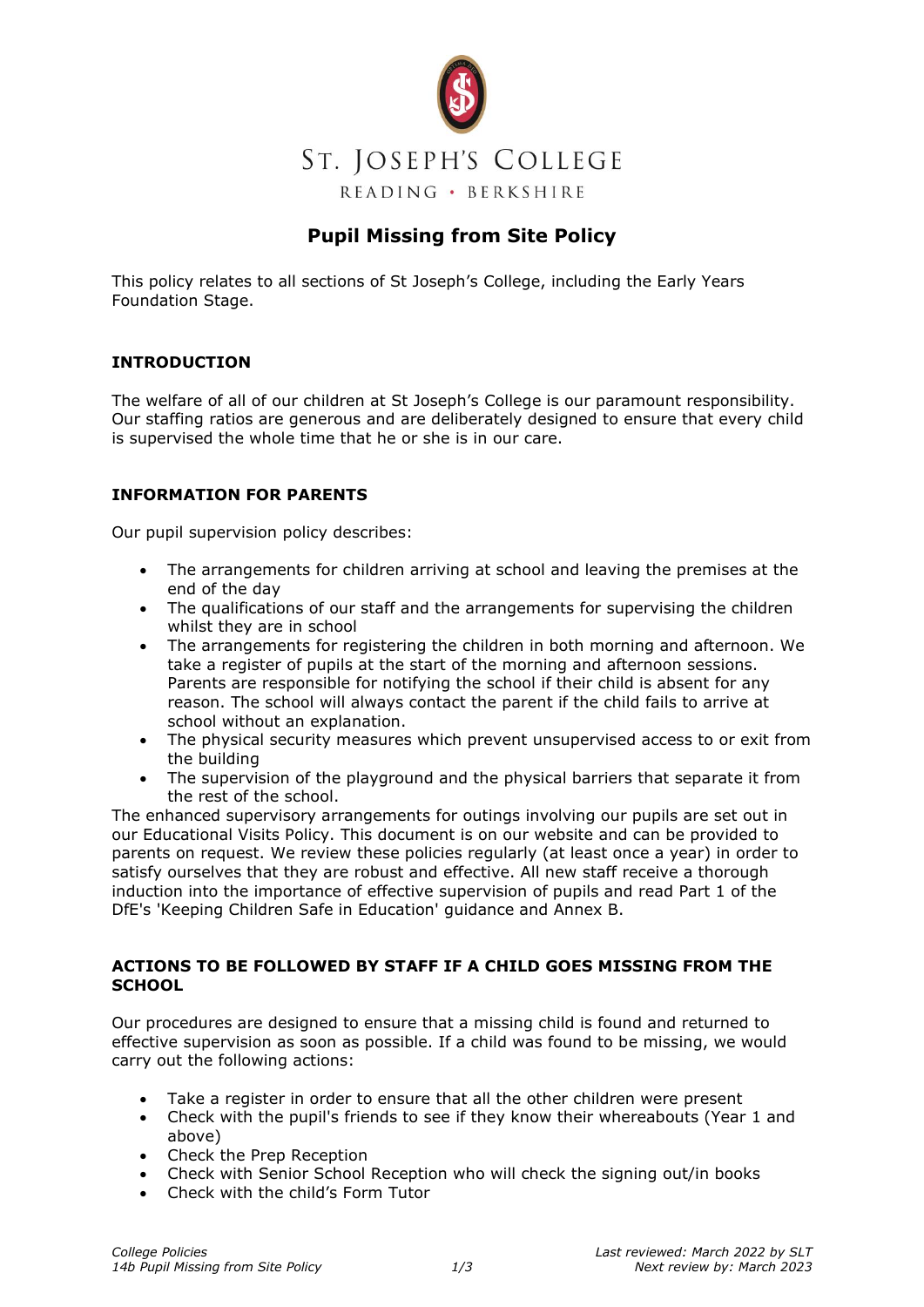- Inform the SLT member of staff on duty
- Call the pupil's mobile telephone (Year 7 and above)
- Ask all of the adults and pupils calmly if they can tell us when they last remember seeing the pupil
- Occupy all of the other pupils in their classroom(s)<br>• At the same time, arrange for one or more adults to
- At the same time, arrange for one or more adults to search the school grounds. For EYFS children, check everywhere within the Early Years Centre and Reception classroom, both inside and out, carefully checking all spaces, cupboards, washrooms etc. where a small child might hide
- Check the doors, gates and CCTV records for signs of entry/exit

If the pupil is still missing (EYFS - 15 minutes; Years 1 to 6 – 40 minutes; Years 7 to 13 – 60 minutes) the following steps will be taken:

- Inform the Head, one of the College Deputy Heads or the Designated Safeguarding Lead (DSL)
- The Head or one of the College Deputy Heads to ring the pupil's parents and explain what has happened, and what steps have been set in motion. Ask them to come to the school at once
- The DSL, Head, or one of the College Deputy Heads to notify the Police
- The Head or one of the College Deputy Heads to arrange for staff to search the rest of the school premises and grounds
- If the pupil's home is within walking distance, a member of staff would set out on foot to attempt to catch up with him/her
- The DSL to inform the Berkshire West Safeguarding Children Partnership and the school's Local Authority Designated Officer (LADO)
- The school would co-operate fully with any Police investigation and any safeguarding investigation by the local authority.
- Inform the Chair of Governors
- The College insurers would be informed
- If the pupil is injured, a report would be made under RIDDOR to the Health & Safety Executive (HSE)

A record is kept by the school of any instances in which a pupil is missing from school without satisfactory permission and documentation, including the action taken and the pupil's explanation.

During the course of the investigation into the missing pupil, the school, in consultation with the LADO, will decide what information should be given to other parents, staff and other pupils and how press enquiries are to be dealt with.

A full record of all activities taken up to the stage at which the pupil was found would be made for the incident report. If appropriate, procedures would be adjusted.

#### **ACTIONS TO BE FOLLOWED BY STAFF IF A CHILD GOES MISSING ON AN EDUCATIONAL VISIT**

- An immediate register would be carried out in order to ensure that all the other pupils were present
- An adult would search the immediate vicinity
- Check with the pupil's friends to see if they know their whereabouts (Year 1 and above)
- Call the pupil's mobile telephone (Year 7 and above)
- Ask all of the adults and pupils calmly if they can tell us when they last remember seeing the pupil

If the pupil is still missing (EYFS - 15 minutes; Years 1 to 6 – 40 minutes; Years 7 to 13 – 60 minutes) the following steps will be taken:

• Inform the Head, one of the College Deputy Heads or the DSL by mobile phone